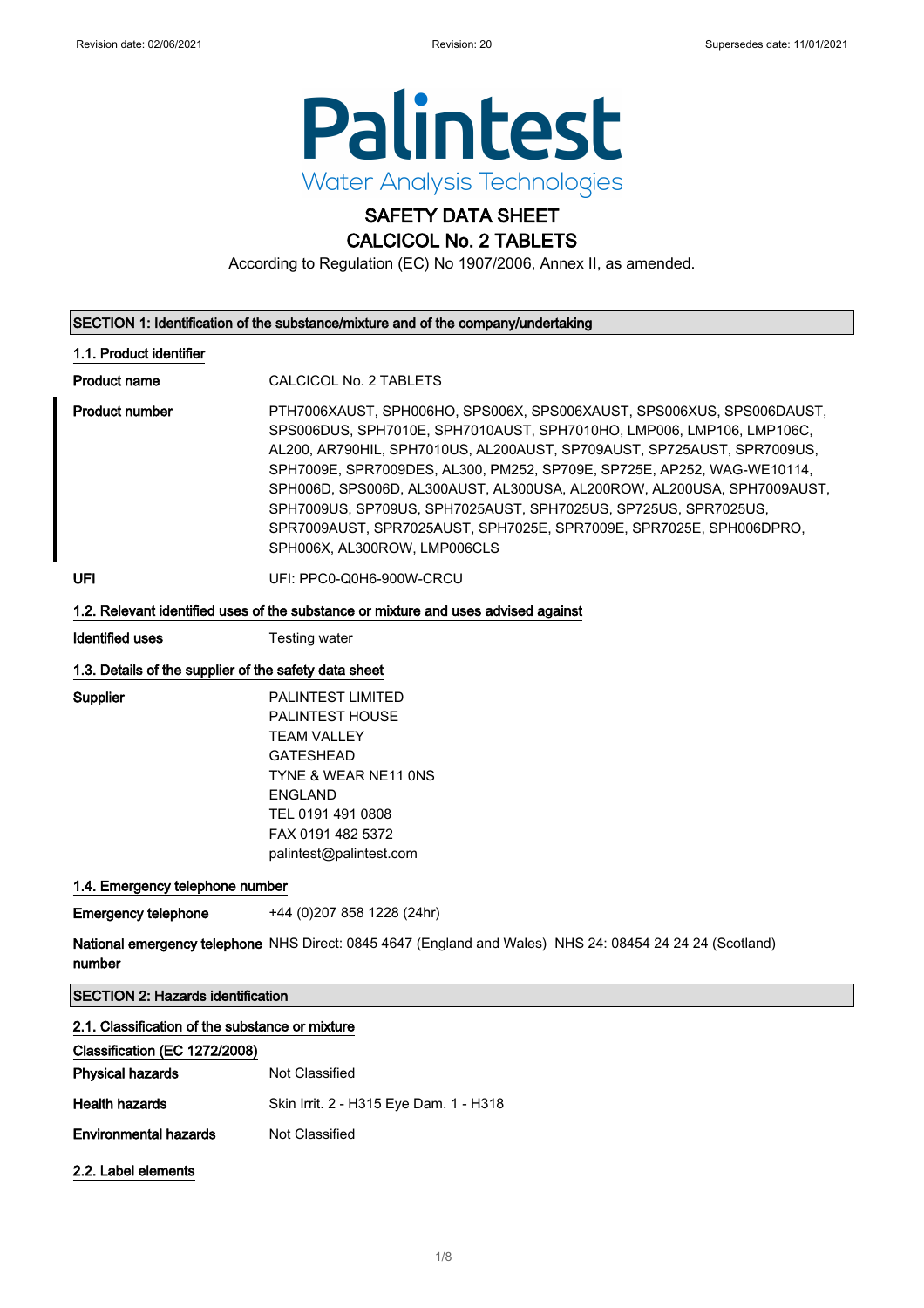## Hazard pictograms

| ᠆<br>製<br>J. |  |
|--------------|--|
|              |  |
|              |  |
|              |  |

| Signal word                               | Danger                                                                                                                                                                                                                                                                                                                                                                                                                                                                                              |
|-------------------------------------------|-----------------------------------------------------------------------------------------------------------------------------------------------------------------------------------------------------------------------------------------------------------------------------------------------------------------------------------------------------------------------------------------------------------------------------------------------------------------------------------------------------|
| <b>Hazard statements</b>                  | H315 Causes skin irritation.<br>H318 Causes serious eye damage.                                                                                                                                                                                                                                                                                                                                                                                                                                     |
| <b>Precautionary statements</b>           | P264 Wash contaminated skin thoroughly after handling.<br>P280 Wear protective gloves/ protective clothing/ eye protection/ face protection.<br>P302+P352 IF ON SKIN: Wash with plenty of water.<br>P305+P351+P338 IF IN EYES: Rinse cautiously with water for several minutes. Remove<br>contact lenses, if present and easy to do. Continue rinsing.<br>P332+P313 If skin irritation occurs: Get medical advice/ attention.<br>P362+P364 Take off contaminated clothing and wash it before reuse. |
| Contains                                  | LITHIUM HYDROXIDE                                                                                                                                                                                                                                                                                                                                                                                                                                                                                   |
| Supplementary precautionary<br>statements | P101 If medical advice is needed, have product container or label at hand.<br>P102 Keep out of reach of children.<br>P103 Read label before use.<br>P310 Immediately call a POISON CENTER/ doctor.<br>P321 Specific treatment (see medical advice on this label).<br>P501 Dispose of contents/ container in accordance with local regulations.                                                                                                                                                      |

## 2.3. Other hazards

This product does not contain any substances classified as PBT or vPvB.

## SECTION 3: Composition/information on ingredients

| 3.2. Mixtures                                                                                                                                                                                                                                                                  |                      |                                                      |
|--------------------------------------------------------------------------------------------------------------------------------------------------------------------------------------------------------------------------------------------------------------------------------|----------------------|------------------------------------------------------|
| <b>SODIUM CHLORIDE</b>                                                                                                                                                                                                                                                         |                      | 40-50%                                               |
| CAS number: 7647-14-5                                                                                                                                                                                                                                                          | FC number: 231-598-3 | REACH registration number: 01-<br>2119485491-33-XXXX |
| <b>Classification</b><br>Not Classified                                                                                                                                                                                                                                        |                      |                                                      |
| <b>BORIC ACID</b>                                                                                                                                                                                                                                                              |                      | $< 5.5\%$                                            |
| CAS number: 10043-35-3                                                                                                                                                                                                                                                         | FC number: 233-139-2 | REACH registration number: 01-<br>2119486683-25-XXXX |
| Substance of very high concern (SVHC). This product is/contains a substance that is included in REGULATION (EC) No<br>1907/2006 (REACH) ANNEX XVII - RESTRICTIONS ON THE MANUFACTURE, PLACING ON THE MARKET AND USE<br>OF CERTAIN DANGEROUS SUBSTANCES, MIXTURES AND ARTICLES. |                      |                                                      |
| <b>Classification</b><br>Repr. 1B - H360FD                                                                                                                                                                                                                                     |                      |                                                      |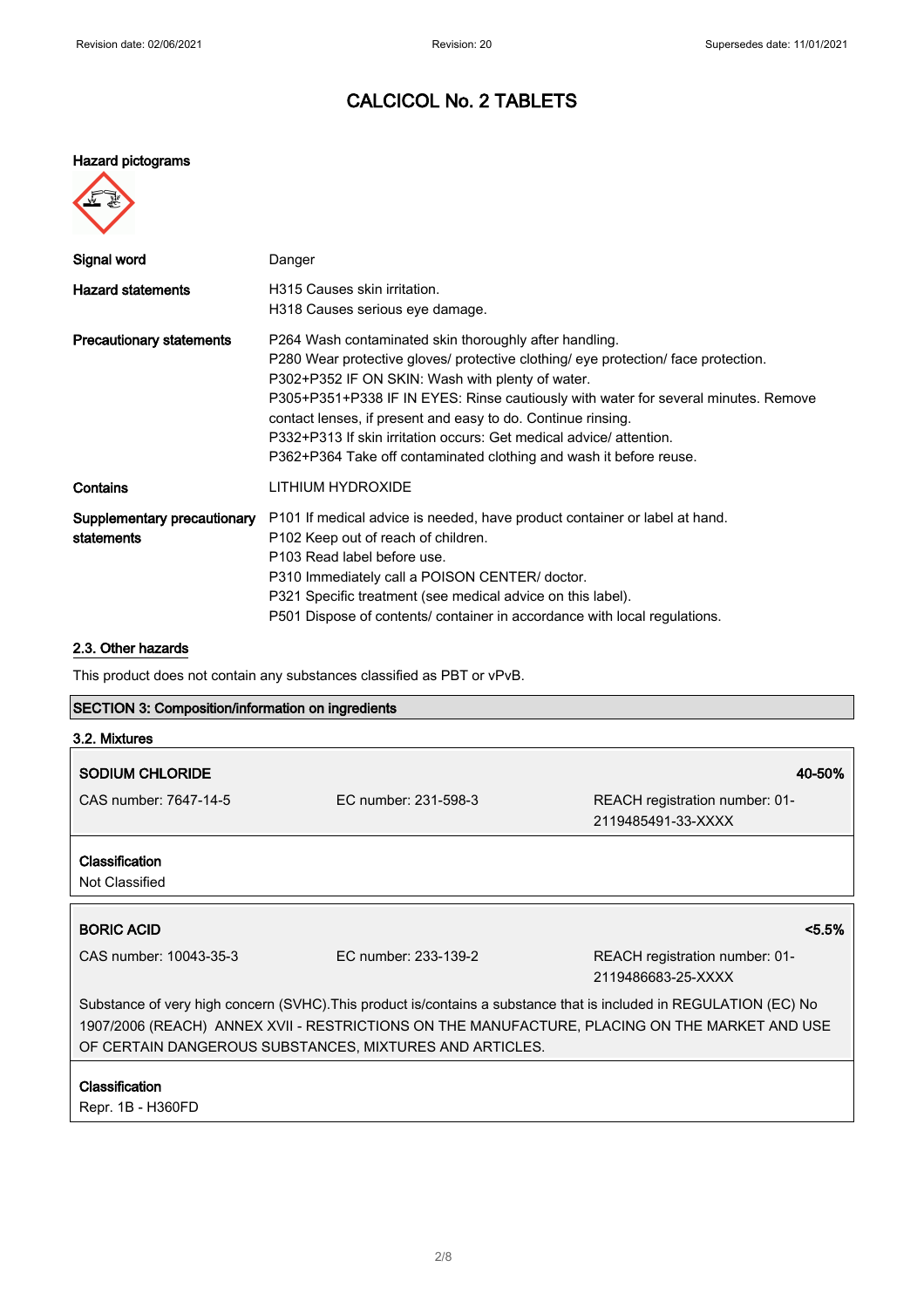| LITHIUM HYDROXIDE                                                                  |                                                                                                                                                                                             | $3 - 5%$                                             |
|------------------------------------------------------------------------------------|---------------------------------------------------------------------------------------------------------------------------------------------------------------------------------------------|------------------------------------------------------|
| CAS number: 1310-66-3                                                              | EC number: 215-183-4                                                                                                                                                                        | REACH registration number: 01-<br>2119560576-31-XXXX |
| Classification<br>Acute Tox. 4 - H302<br>Skin Corr. 1B - H314<br>Eye Dam. 1 - H318 |                                                                                                                                                                                             |                                                      |
|                                                                                    | The Full Text for all R-Phrases and Hazard Statements are Displayed in Section 16.                                                                                                          |                                                      |
| <b>Composition comments</b>                                                        | This product contains a substance that is a SVHC.                                                                                                                                           |                                                      |
| <b>SECTION 4: First aid measures</b>                                               |                                                                                                                                                                                             |                                                      |
| 4.1. Description of first aid measures                                             |                                                                                                                                                                                             |                                                      |
| General information                                                                | Treat symptomatically.                                                                                                                                                                      |                                                      |
| Inhalation                                                                         | Remove affected person from source of contamination. Move affected person to fresh air at<br>once. Get medical attention.                                                                   |                                                      |
| Ingestion                                                                          | Rinse mouth thoroughly with water. Get medical attention if any discomfort continues.                                                                                                       |                                                      |
| Skin contact                                                                       | Remove affected person from source of contamination. Remove contaminated clothing. Wash<br>skin thoroughly with soap and water. Get medical attention if irritation persists after washing. |                                                      |
| Eye contact                                                                        | Remove any contact lenses and open eyelids wide apart. Continue to rinse for at least 15<br>minutes. Get medical attention if irritation persists after washing.                            |                                                      |
|                                                                                    | 4.2. Most important symptoms and effects, both acute and delayed                                                                                                                            |                                                      |
| General information                                                                | The severity of the symptoms described will vary dependent on the concentration and the<br>length of exposure.                                                                              |                                                      |
| Inhalation                                                                         | Irritation of nose, throat and airway.                                                                                                                                                      |                                                      |
| Ingestion                                                                          | May cause discomfort if swallowed.                                                                                                                                                          |                                                      |
| Skin contact                                                                       | Skin irritation.                                                                                                                                                                            |                                                      |
| Eye contact                                                                        | May cause severe eye irritation.                                                                                                                                                            |                                                      |
|                                                                                    | 4.3. Indication of any immediate medical attention and special treatment needed                                                                                                             |                                                      |
| Notes for the doctor                                                               | Treat symptomatically.                                                                                                                                                                      |                                                      |
| <b>SECTION 5: Firefighting measures</b>                                            |                                                                                                                                                                                             |                                                      |
| 5.1. Extinguishing media                                                           |                                                                                                                                                                                             |                                                      |
| Suitable extinguishing media                                                       | Use fire-extinguishing media suitable for the surrounding fire.                                                                                                                             |                                                      |
| 5.2. Special hazards arising from the substance or mixture                         |                                                                                                                                                                                             |                                                      |
| <b>Hazardous combustion</b><br>products                                            | No known hazardous decomposition products.                                                                                                                                                  |                                                      |
| 5.3. Advice for firefighters                                                       |                                                                                                                                                                                             |                                                      |
| Protective actions during<br>firefighting                                          | No specific firefighting precautions known.                                                                                                                                                 |                                                      |
| <b>SECTION 6: Accidental release measures</b>                                      |                                                                                                                                                                                             |                                                      |
|                                                                                    | 6.1. Personal precautions, protective equipment and emergency procedures                                                                                                                    |                                                      |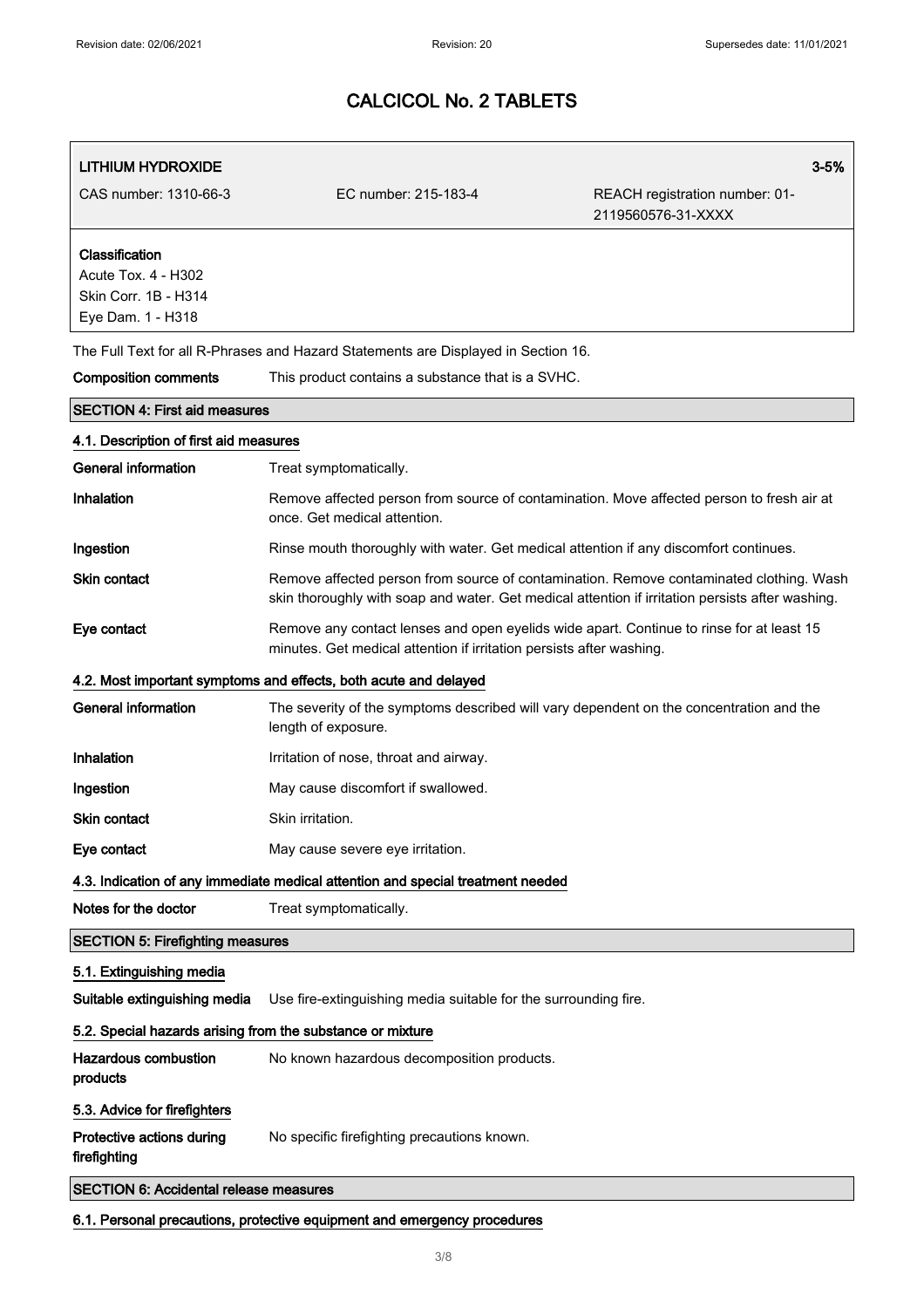| Personal precautions                                                                                         | Wear protective clothing as described in Section 8 of this safety data sheet.                                                                                                                                                                                                                                                                                                                                                |
|--------------------------------------------------------------------------------------------------------------|------------------------------------------------------------------------------------------------------------------------------------------------------------------------------------------------------------------------------------------------------------------------------------------------------------------------------------------------------------------------------------------------------------------------------|
| 6.2. Environmental precautions                                                                               |                                                                                                                                                                                                                                                                                                                                                                                                                              |
| <b>Environmental precautions</b>                                                                             | Not considered to be a significant hazard due to the small quantities used. However, large or<br>frequent spills may have hazardous effects on the environment.                                                                                                                                                                                                                                                              |
| 6.3. Methods and material for containment and cleaning up                                                    |                                                                                                                                                                                                                                                                                                                                                                                                                              |
| Methods for cleaning up                                                                                      | Avoid generation and spreading of dust. Collect and place in suitable waste disposal<br>containers and seal securely. Label the containers containing waste and contaminated<br>materials and remove from the area as soon as possible. Flush contaminated area with plenty<br>of water. Wear suitable protective equipment, including gloves, goggles/face shield, respirator,<br>boots, clothing or apron, as appropriate. |
| 6.4. Reference to other sections                                                                             |                                                                                                                                                                                                                                                                                                                                                                                                                              |
| Reference to other sections                                                                                  | Wear protective clothing as described in Section 8 of this safety data sheet.                                                                                                                                                                                                                                                                                                                                                |
| <b>SECTION 7: Handling and storage</b>                                                                       |                                                                                                                                                                                                                                                                                                                                                                                                                              |
| 7.1. Precautions for safe handling                                                                           |                                                                                                                                                                                                                                                                                                                                                                                                                              |
| <b>Usage precautions</b>                                                                                     | Good personal hygiene procedures should be implemented. Avoid inhalation of dust and<br>contact with skin and eyes.                                                                                                                                                                                                                                                                                                          |
|                                                                                                              | 7.2. Conditions for safe storage, including any incompatibilities                                                                                                                                                                                                                                                                                                                                                            |
| <b>Storage precautions</b>                                                                                   | Store in tightly-closed, original container in a dry, cool and well-ventilated place. Keep<br>separate from food, feedstuffs, fertilisers and other sensitive material.                                                                                                                                                                                                                                                      |
| 7.3. Specific end use(s)                                                                                     |                                                                                                                                                                                                                                                                                                                                                                                                                              |
| Specific end use(s)                                                                                          | The identified uses for this product are detailed in Section 1.2.                                                                                                                                                                                                                                                                                                                                                            |
| <b>SECTION 8: Exposure controls/Personal protection</b>                                                      |                                                                                                                                                                                                                                                                                                                                                                                                                              |
| 8.1. Control parameters                                                                                      |                                                                                                                                                                                                                                                                                                                                                                                                                              |
| Occupational exposure limits<br>SODIUM CHLORIDE                                                              |                                                                                                                                                                                                                                                                                                                                                                                                                              |
| Long-term exposure limit (8-hour TWA): WEL<br>Short-term exposure limit (15-minute): WEL 2 mg/m <sup>3</sup> |                                                                                                                                                                                                                                                                                                                                                                                                                              |
| <b>LITHIUM HYDROXIDE</b>                                                                                     |                                                                                                                                                                                                                                                                                                                                                                                                                              |
| Short-term exposure limit (15-minute): WEL 1 mg/m <sup>3</sup><br>WEL = Workplace Exposure Limit.            |                                                                                                                                                                                                                                                                                                                                                                                                                              |

Ingredient comments OES = Occupational Exposure Standard. MEL = Maximum Exposure Limit. ACGIH = US Standard.

## 8.2. Exposure controls

## Protective equipment



Appropriate engineering controls

Provide adequate ventilation. Avoid inhalation of dust. Observe any occupational exposure limits for the product or ingredients.

Eye/face protection Eyewear complying with an approved standard should be worn if a risk assessment indicates eye contact is possible. The following protection should be worn: Dust-resistant, chemical splash goggles.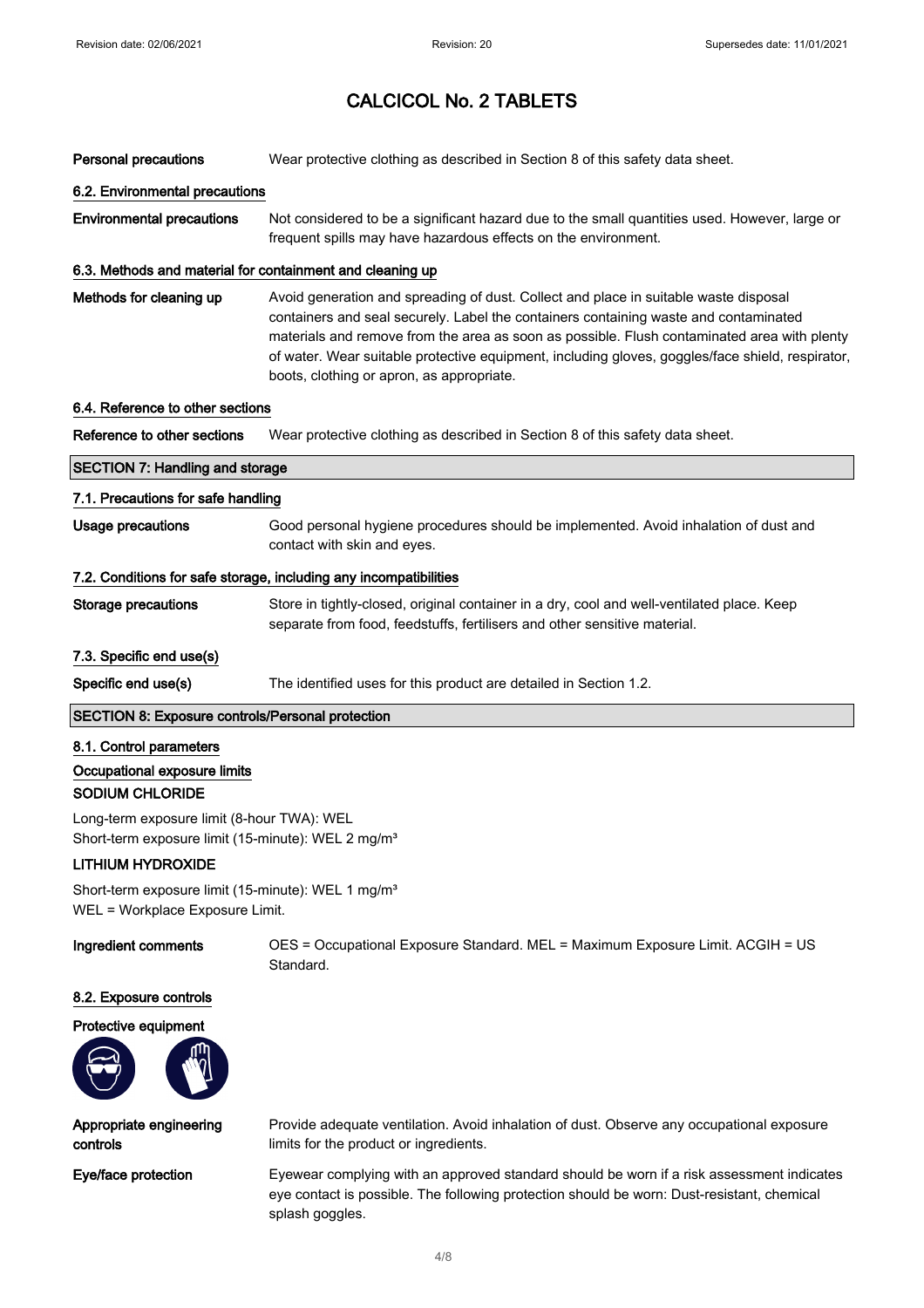| Hand protection                                            | Wear protective gloves. It is recommended that gloves are made of the following material:<br>Nitrile rubber.                                     |
|------------------------------------------------------------|--------------------------------------------------------------------------------------------------------------------------------------------------|
| Other skin and body<br>protection                          | Wear appropriate clothing to prevent any possibility of skin contact.                                                                            |
| Hygiene measures                                           | No specific hygiene procedures recommended but good personal hygiene practices should<br>always be observed when working with chemical products. |
| <b>Respiratory protection</b>                              | If ventilation is inadequate, suitable respiratory protection must be worn.                                                                      |
| <b>SECTION 9: Physical and chemical properties</b>         |                                                                                                                                                  |
| 9.1. Information on basic physical and chemical properties |                                                                                                                                                  |
| Appearance                                                 | Solid                                                                                                                                            |
| Colour                                                     | White.                                                                                                                                           |
| Odour                                                      | Odourless.                                                                                                                                       |
| 9.2. Other information                                     |                                                                                                                                                  |
| Other information                                          | No data available.                                                                                                                               |
| <b>SECTION 10: Stability and reactivity</b>                |                                                                                                                                                  |
| 10.1. Reactivity                                           |                                                                                                                                                  |
| Reactivity                                                 | There are no known reactivity hazards associated with this product.                                                                              |
| 10.2. Chemical stability                                   |                                                                                                                                                  |
| <b>Stability</b>                                           | Stable under the prescribed storage conditions.                                                                                                  |
| 10.3. Possibility of hazardous reactions                   |                                                                                                                                                  |
| Possibility of hazardous<br>reactions                      | No data available.                                                                                                                               |
| 10.4. Conditions to avoid                                  |                                                                                                                                                  |
| <b>Conditions to avoid</b>                                 | There are no known conditions that are likely to result in a hazardous situation.                                                                |
| 10.5. Incompatible materials                               |                                                                                                                                                  |
| <b>Materials to avoid</b>                                  | No specific material or group of materials is likely to react with the product to produce a<br>hazardous situation.                              |
| 10.6. Hazardous decomposition products                     |                                                                                                                                                  |
| Hazardous decomposition<br>products                        | No known hazardous decomposition products.                                                                                                       |
| <b>SECTION 11: Toxicological information</b>               |                                                                                                                                                  |
| 11.1. Information on toxicological effects                 |                                                                                                                                                  |
| <b>Toxicological effects</b>                               | May be harmful if swallowed. May damage fertility if swallowed. May damage the unborn child<br>if swallowed.                                     |
| Other health effects                                       | Causes skin irritation. Causes serious eye damage.                                                                                               |
| Acute toxicity - oral                                      |                                                                                                                                                  |
| Summary                                                    | May be harmful if swallowed. May damage fertility if swallowed. May damage the unborn child<br>if swallowed.                                     |
| ATE oral (mg/kg)                                           | 10,196.62921348                                                                                                                                  |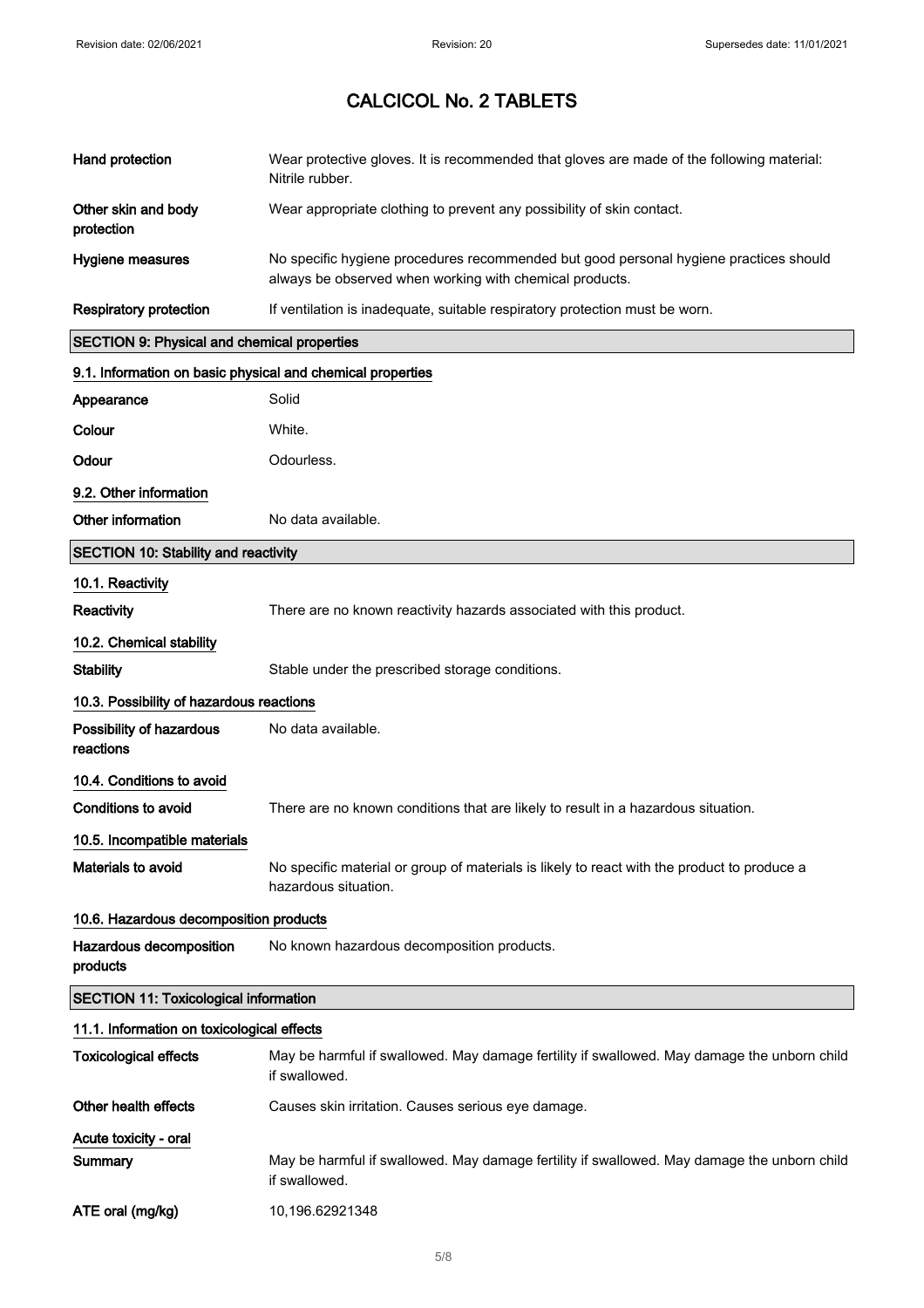| Acute toxicity - dermal                          |                                                                                                                                                                 |
|--------------------------------------------------|-----------------------------------------------------------------------------------------------------------------------------------------------------------------|
| Summary                                          | Causes skin irritation.                                                                                                                                         |
| Acute toxicity - inhalation<br>Summary           | No data available.                                                                                                                                              |
| Skin corrosion/irritation<br>Summary             | Causes skin irritation.                                                                                                                                         |
| Serious eye damage/irritation<br>Summary         | Causes serious eye damage.                                                                                                                                      |
| Reproductive toxicity<br>Summary                 | May damage fertility if swallowed. May damage the unborn child if swallowed.                                                                                    |
| Inhalation                                       | No data available.                                                                                                                                              |
| Ingestion                                        | May be harmful if swallowed. May damage fertility if swallowed. May damage the unborn child<br>if swallowed.                                                    |
| <b>Skin contact</b>                              | Causes skin irritation.                                                                                                                                         |
| Eye contact                                      | Causes serious eye damage.                                                                                                                                      |
| <b>SECTION 12: Ecological information</b>        |                                                                                                                                                                 |
| Ecotoxicity                                      | Not considered to be a significant hazard due to the small quantities used. However, large or<br>frequent spills may have hazardous effects on the environment. |
| 12.1. Toxicity                                   |                                                                                                                                                                 |
| <b>Toxicity</b>                                  | No data available.                                                                                                                                              |
| 12.2. Persistence and degradability              |                                                                                                                                                                 |
| Persistence and degradability No data available. |                                                                                                                                                                 |
| 12.3. Bioaccumulative potential                  |                                                                                                                                                                 |
| <b>Bioaccumulative potential</b>                 | No data available on bioaccumulation.                                                                                                                           |
| 12.4. Mobility in soil                           |                                                                                                                                                                 |
| <b>Mobility</b>                                  | The product is soluble in water.                                                                                                                                |
| 12.5. Results of PBT and vPvB assessment         |                                                                                                                                                                 |
| Results of PBT and vPvB<br>assessment            | This substance is not classified as PBT or vPvB according to current EU criteria.                                                                               |
| 12.6. Other adverse effects                      |                                                                                                                                                                 |
| Other adverse effects                            | None known.                                                                                                                                                     |
| <b>SECTION 13: Disposal considerations</b>       |                                                                                                                                                                 |
| 13.1. Waste treatment methods                    |                                                                                                                                                                 |
| <b>Disposal methods</b>                          | Dispose of waste to licensed waste disposal site in accordance with the requirements of the<br>local Waste Disposal Authority.                                  |
| <b>SECTION 14: Transport information</b>         |                                                                                                                                                                 |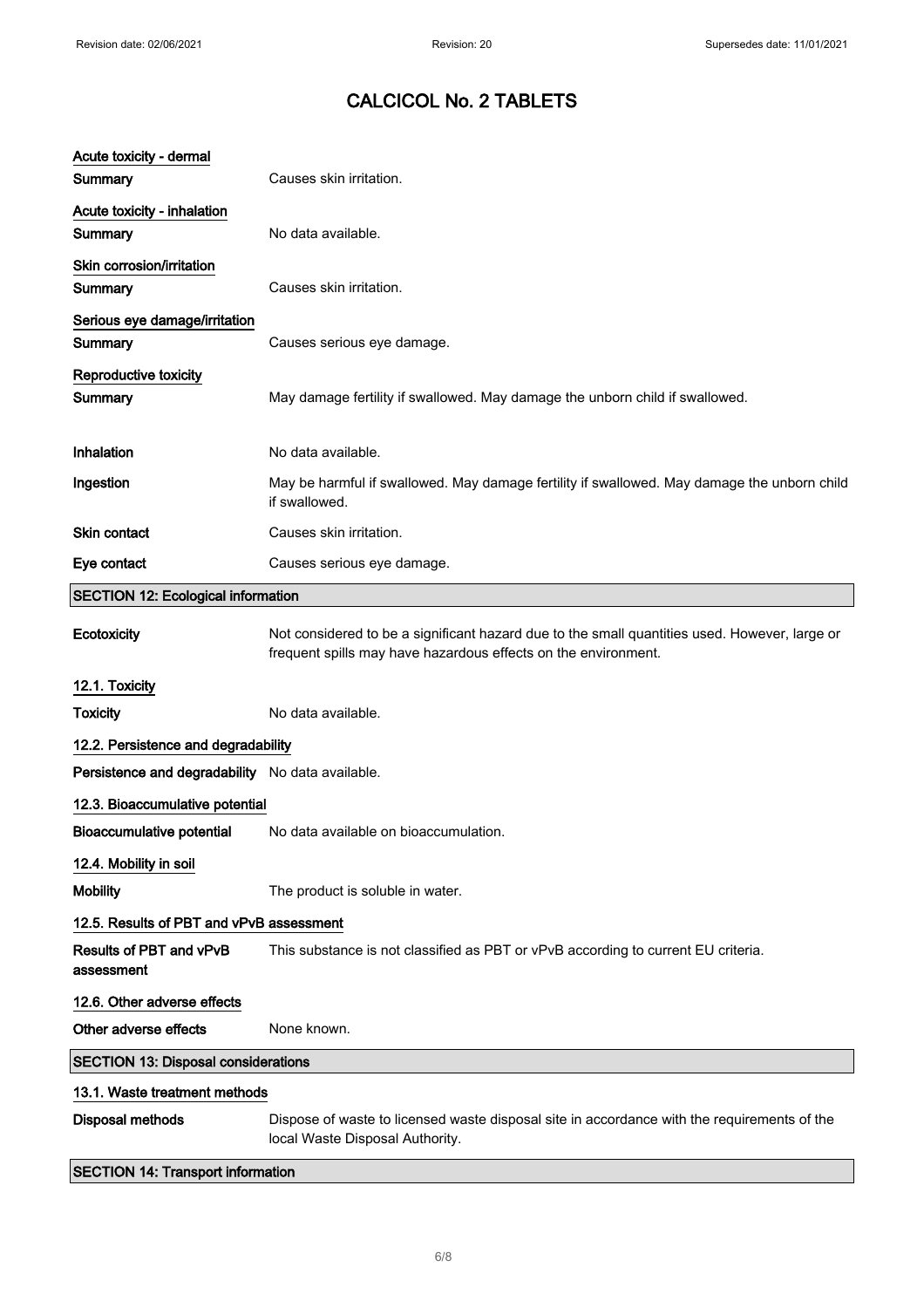General The product is not covered by international regulations on the transport of dangerous goods (IMDG, IATA, ADR/RID).

## 14.1. UN number

Not applicable.

## 14.2. UN proper shipping name

Not applicable.

## 14.3. Transport hazard class(es)

No transport warning sign required.

#### 14.4. Packing group

Not applicable.

## 14.5. Environmental hazards

Environmentally hazardous substance/marine pollutant No.

## 14.6. Special precautions for user

Not applicable.

## 14.7. Transport in bulk according to Annex II of MARPOL and the IBC Code

## Transport in bulk according to Not applicable. Annex II of MARPOL 73/78 and the IBC Code

| <b>SECTION 15: Regulatory information</b> |  |
|-------------------------------------------|--|
|                                           |  |

## 15.1. Safety, health and environmental regulations/legislation specific for the substance or mixture

EU legislation Regulation (EC) No 1272/2008 of the European Parliament and of the Council of 16 December 2008 on classification, labelling and packaging of substances and mixtures (as amended).

## 15.2. Chemical safety assessment

No data available.

## SECTION 16: Other information

| <b>Revision comments</b>  | NOTE: Lines within the margin indicate significant changes from the previous revision.                                                                                                                                                |
|---------------------------|---------------------------------------------------------------------------------------------------------------------------------------------------------------------------------------------------------------------------------------|
| <b>Issued by</b>          | L. Morgan                                                                                                                                                                                                                             |
| <b>Revision date</b>      | 02/06/2021                                                                                                                                                                                                                            |
| <b>Revision</b>           | 20                                                                                                                                                                                                                                    |
| Supersedes date           | 11/01/2021                                                                                                                                                                                                                            |
| <b>SDS</b> status         | Approved.                                                                                                                                                                                                                             |
| Hazard statements in full | H302 Harmful if swallowed.<br>H314 Causes severe skin burns and eye damage.<br>H315 Causes skin irritation.<br>H318 Causes serious eye damage.<br>H360FD May damage fertility if swallowed. May damage the unborn child if swallowed. |